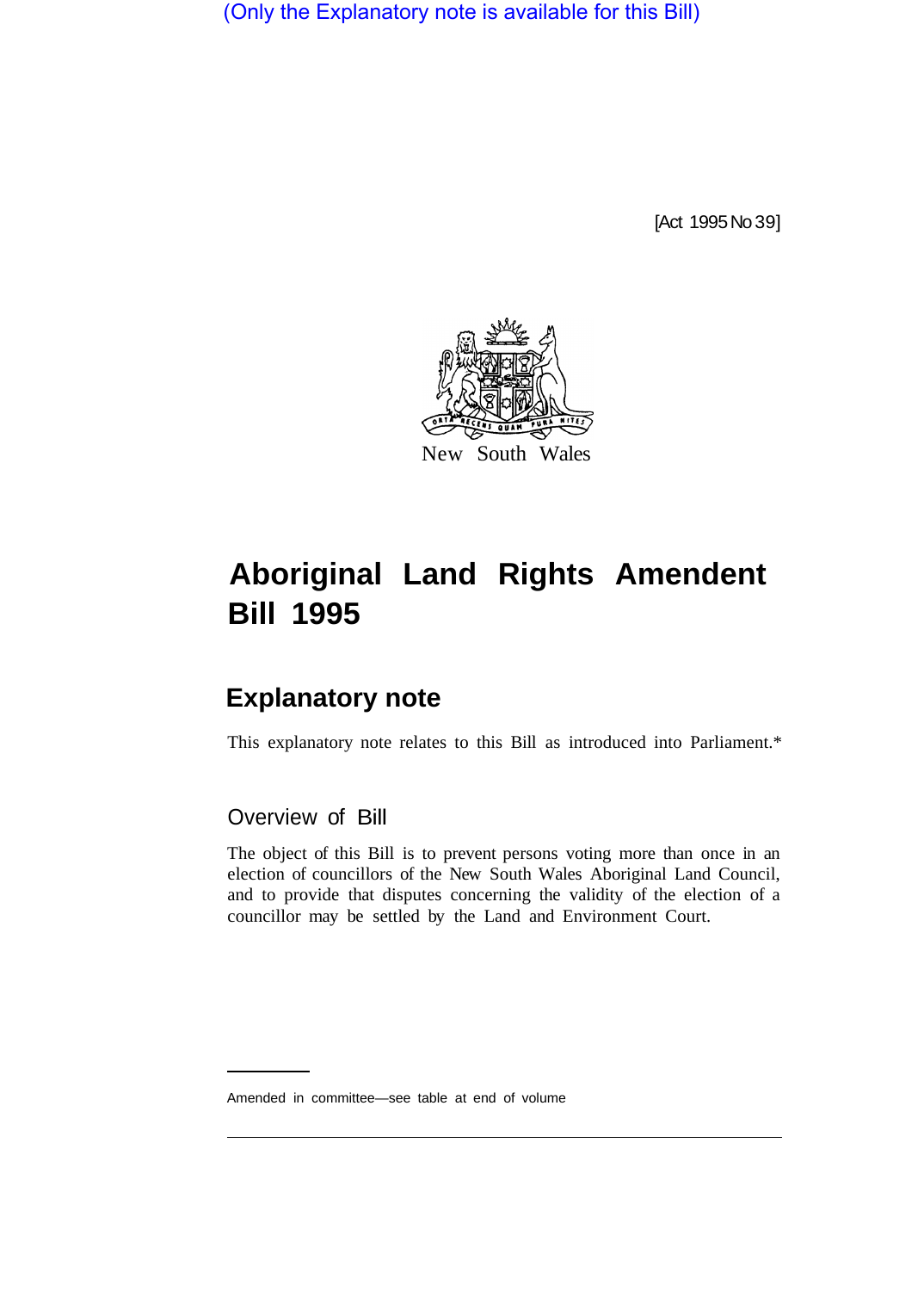Aboriginal Land Rights Amendment Bill 1995 [Act 1995 No 39]

Explanatory note

#### Outline of provisions

**Clause 1** sets out the name (also called the short title) of the proposed Act.

**Clause 2** provides that the proposed Act will commence on a day or days to be proclaimed.

**Clause 3** gives effect to the Schedule of amendments to the *Aboriginal Land Rights Act 1983.* 

**Clause 4** gives effect to the Schedule of amendments to the *Land and Environment Court Act 1979.* 

#### **Schedule 1 Amendment of Aboriginal Land Rights Act 1983**

**Schedule 1(1)** provides that a person is not entitled to vote more than once in an election of all councillors of the New South Wales Aboriginal Land Council. Accordingly, a person may only vote once for a councillor to represent a regional area, and may not vote for councillors to represent different regions. If a person is a member of more than one Local Aboriginal Land Council, that person is required to cast his or her vote in respect of the Local Aboriginal Land Council area in which the person ordinarily lives.

**Schedule 1(2)** inserts two new Divisions into Part 4 of the Act. Proposed Division 2A provides that if the validity of the election of a councillor is disputed, the returning officer must nevertheless declare the candidate elected, and the candidate is to hold office as a councillor until the Land and Environment Court has settled the disputed return (proposed sections 27AA and 27AB). Proposed Division 2B provides that the sole method for resolving disputes concerning the validity of the election of a councillor is by application to the Land and Environment Court (proposed section 27AC (1)). Such an application must be made within 28 days of the returning officer publicly declaring the result of the disputed election (proposed section 27AC (2)).

Proposed section 27AD provides that in determining such applications, the Land and Environment Court may exercise the same powers as the Court of Disputed Returns under the *Parliamentary Electorates and Elections Act 1912,* including powers to make declarations:

- that any person who was returned as elected was not duly elected, and
- that any candidate who was not returned as elected was duly elected, and
- that an election is absolutely void.